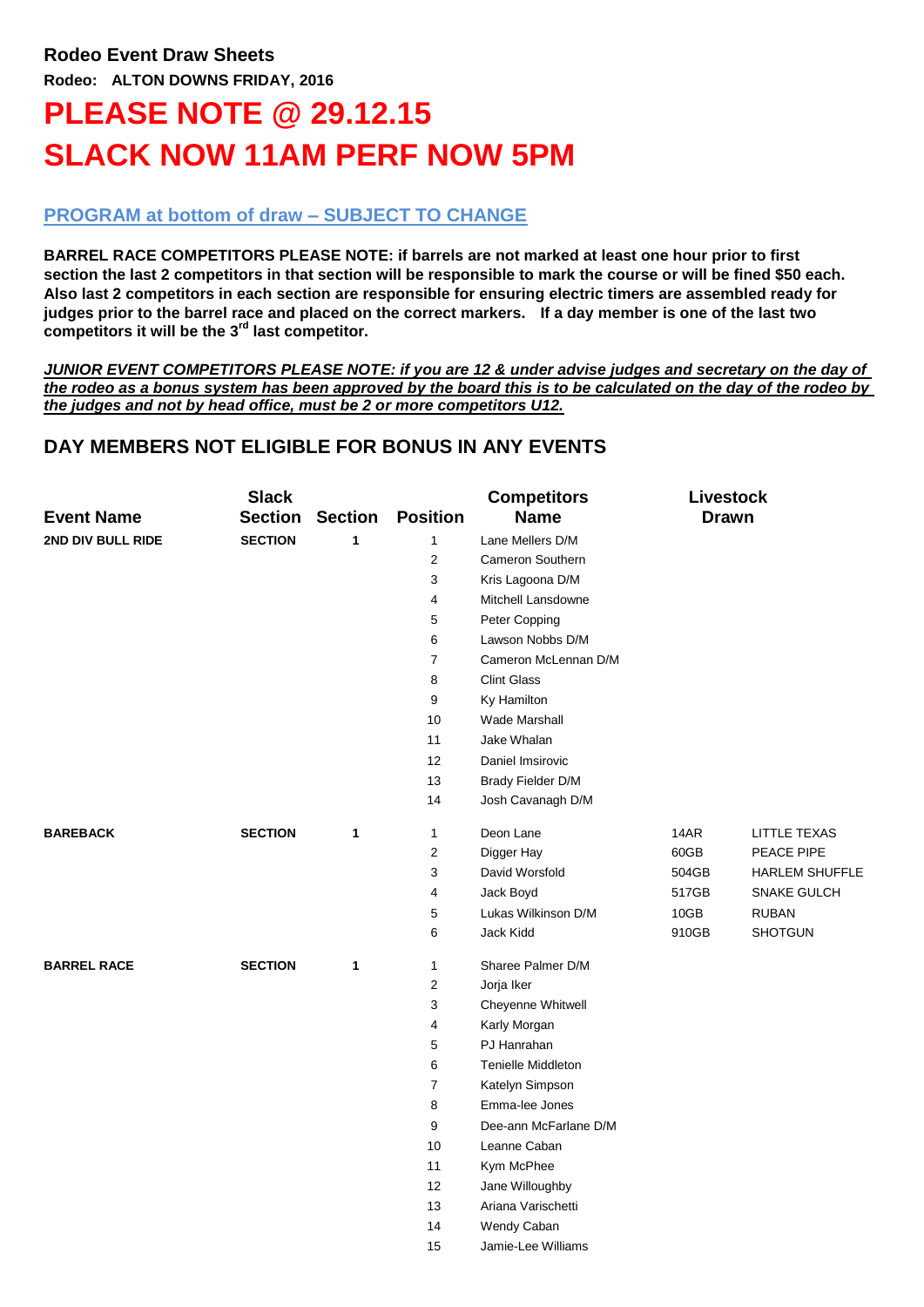|                           |                |              | 16             | Katie Vaughan               |                 |                          |
|---------------------------|----------------|--------------|----------------|-----------------------------|-----------------|--------------------------|
|                           |                |              | 17             | <b>Rachel Little</b>        |                 |                          |
|                           |                |              | 18             | <b>Teal Ayers</b>           |                 |                          |
|                           |                |              | 19             | <b>Shellie Miller</b>       |                 |                          |
|                           |                |              | 20             | Montana O'Toole             |                 |                          |
|                           |                |              | 21             | Cheyanne Becker-Stevens D/M |                 |                          |
| <b>BREAKAWAY ROPING</b>   | <b>SLACK</b>   | 1            | 1              | Jo Caldwell                 |                 |                          |
|                           |                |              | 2              | <b>Fallon Mulhall</b>       |                 |                          |
|                           |                |              | 3              | Emma-lee Jones              |                 |                          |
|                           |                |              | 4              | Michelle Purse              |                 |                          |
|                           |                |              | 5              | Iveta Saitz                 |                 |                          |
|                           |                |              | 6              | <b>Chantelle Robbins</b>    |                 |                          |
|                           |                |              | $\overline{7}$ | Ariana Varischetti          |                 |                          |
| <b>BREAKAWAY ROPING</b>   | <b>SECTION</b> | 1            | 1              | Angela Pokarier             |                 |                          |
|                           |                |              | $\overline{2}$ | Jorja Iker                  |                 |                          |
|                           |                |              | 3              | Tamara Knox                 |                 |                          |
|                           |                |              | 4              | Jill Lyons                  |                 |                          |
|                           |                |              | 5              | Jane Willoughby             |                 |                          |
|                           |                |              | 6              | Wendy Caban                 |                 |                          |
|                           |                |              | $\overline{7}$ | Kym Ash                     |                 |                          |
|                           |                |              | 8              | Cheyenne Whitwell           |                 |                          |
|                           |                |              | 9              | <b>Teal Ayers</b>           |                 |                          |
|                           |                |              | 10             | Leanne Deguara              |                 |                          |
| <b>BREAKAWAY ROPING</b>   | <b>SECTION</b> | $\mathbf{2}$ | 1              | Jamie-Lee Williams          |                 |                          |
|                           |                |              | $\overline{2}$ | <b>Bridie Davison</b>       |                 |                          |
|                           |                |              | 3              | Salena Lumby                |                 |                          |
|                           |                |              | 4              | <b>Shirley Ayers</b>        |                 |                          |
|                           |                |              | 5              | Leanne Caban                |                 |                          |
|                           |                |              | 6              | Karly Morgan                |                 |                          |
|                           |                |              | $\overline{7}$ | Cindy Middleton D/M         |                 |                          |
|                           |                |              | 8              | Rae-Etta Harrison           |                 |                          |
|                           |                |              | 9              | Katie Vaughan               |                 |                          |
|                           |                |              | 10             | Kathryn Hale                |                 |                          |
| <b>BULL RIDE</b>          | <b>SECTION</b> | 1            | 1              | Sam Champ                   | 168 GB          | <b>CRASH</b>             |
|                           |                |              | $\overline{2}$ | Sonny Schafferius           | 08 GB           | COOL BANANAS             |
|                           |                |              | 3              | Jackson Gill                | 50 GB           | EYE CANDY                |
|                           |                |              | 4              | <b>Brad Corrie D/M</b>      | 132 GB          | <b>BACK IN BUSINESS</b>  |
|                           |                |              | 5              | Wade Marshall               | 010 GB          | RED FOO                  |
|                           |                |              | 6              | Sam O'Connor D/M            | 931 GB          | <b>TATTOO</b>            |
|                           |                |              | $\overline{7}$ | Matt Pfingst D/M            | 205 GB          | UP FROM BELOW            |
|                           |                |              | 8              | Lachlan Slade               | 79 GB           | <b>HOLIDAY INN</b>       |
|                           |                |              | 9              | Jared Borghero              | 107 GB          | <b>TOOTH BRUSH</b>       |
|                           |                |              | 10             | Jason Mara                  | 2 GB            | <b>SPLINTER</b>          |
| <b>BULL RIDE</b>          | <b>SECTION</b> | $\mathbf{2}$ | 1              | <b>Beau Willis</b>          | RB60 GB         | <b>SIXTY CENT</b>        |
|                           |                |              | $\overline{2}$ | Lawson Nobbs D/M            | RB2 GB          | <b>ANTIVENOM</b>         |
|                           |                |              | 3              | Kris Lagoona D/M            | RB81 GB         | <b>UNDERWORLD</b>        |
|                           |                |              | 4              | Ben (Qld) Palmer            | RB24 GB         | SPIN THE BOTTLE          |
|                           |                |              | 5              | Rohan Markhan D/M           | RB11 GB         | <b>ICE AGE</b>           |
|                           |                |              | 6              | Luke Fielder                | RB25 GB         | NOISEY BOY               |
|                           |                |              | $\overline{7}$ | Ben Seeds                   | <b>RB000 GB</b> | <b>CANDY MAN</b>         |
|                           |                |              | 8              | Mitchell Paton              | RB21 GB         | <b>BIG G</b>             |
|                           |                |              | 9              | Callan Gleeson              | <b>RB710 GB</b> | SHAZZAM                  |
|                           |                |              | 10             | <b>Clint Glass</b>          | <b>RB254 GB</b> | <b>GREAT</b><br>NORTHERN |
| <b>JUNIOR BARREL RACE</b> | <b>SECTION</b> | 1            | 1              | Jack Byrnes                 |                 |                          |
|                           |                |              | $\overline{2}$ | Chloe Whitfield             |                 |                          |
|                           |                |              | 3              | Coben Ayers                 |                 |                          |
|                           |                |              | 4              | Ebony Labuschewski          |                 |                          |
|                           |                |              | 5              | Montana O'Toole             |                 |                          |
|                           |                |              |                |                             |                 |                          |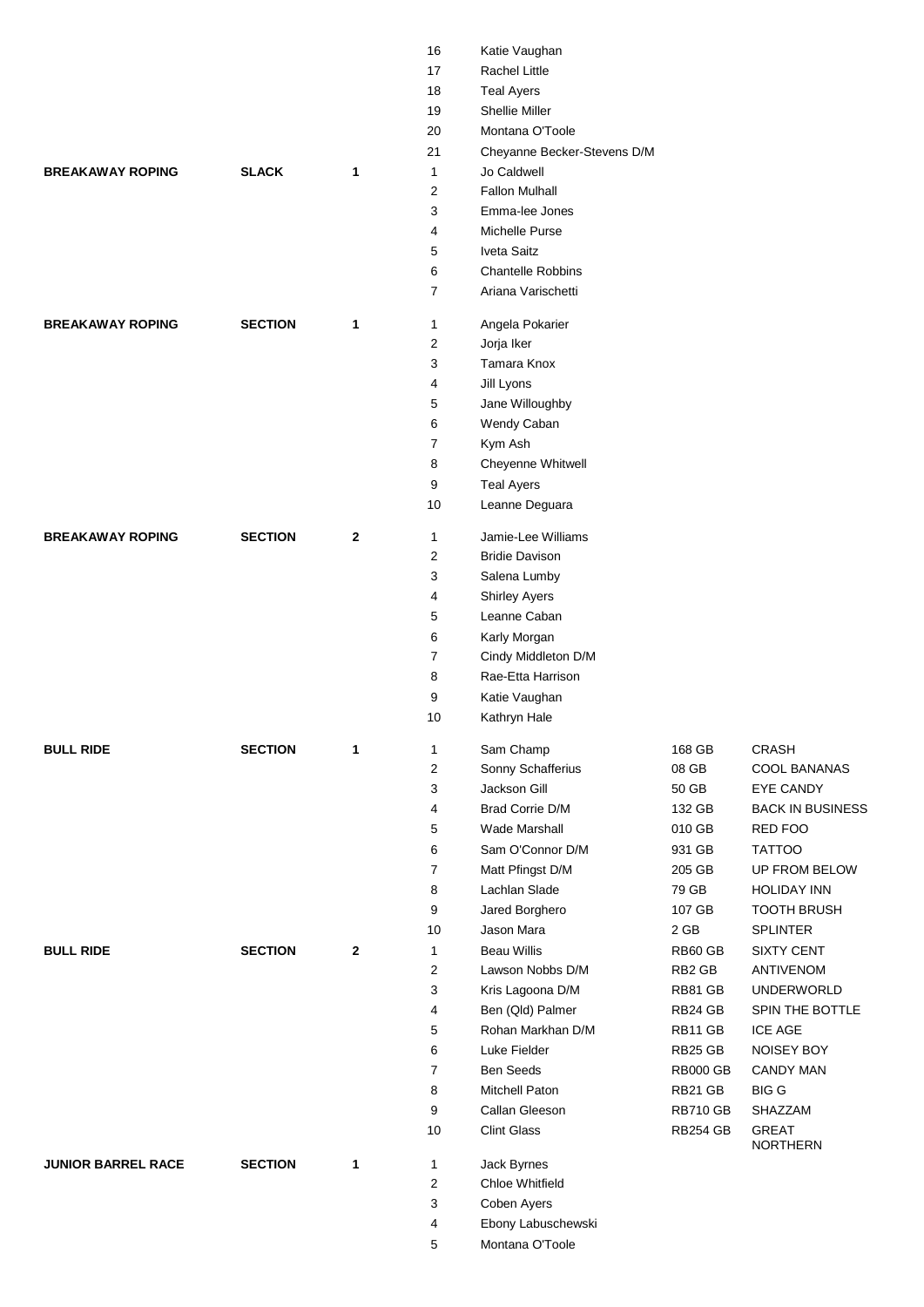|                          |                |             | 8              | <b>Teal Ayers</b>   |
|--------------------------|----------------|-------------|----------------|---------------------|
|                          |                |             | 9              | Katelyn Simpson     |
|                          |                |             | 10             | Ashanti Hutchins    |
|                          |                |             | 11             | Jordan Labuschews   |
|                          |                |             | 12             | Caitlan Ash         |
|                          |                |             | 13             | Dekota Caban        |
|                          |                |             | 14             | Jake Deguara        |
|                          |                |             | 15             | Maddison Caban      |
|                          |                |             | 16             | Layney Deguara      |
| <b>JUNIOR STEER RIDE</b> | <b>SECTION</b> | 1           | 1              | Josh Cavanagh D/M   |
|                          |                |             | $\overline{2}$ | Darcy Harrison-Doug |
|                          |                |             | 3              | Cameron Southern    |
|                          |                |             | 4              | Brayden Dollard     |
|                          |                |             | 5              | Peter Copping       |
|                          |                |             | 6              | Lane Mellers D/M    |
|                          |                |             | $\overline{7}$ | <b>Toby Hale</b>    |
|                          |                |             | 8              | Liam Cann           |
|                          |                |             | 9              | Brady Fielder D/M   |
|                          |                |             | 10             | Jake Whalan         |
|                          |                |             | 11             | Darcy Kersh         |
| <b>JUNR BREAKAWAY</b>    | <b>SLACK</b>   | 1           | 1              | Caitlan Ash         |
|                          |                |             | 2              | Jordan Iker         |
|                          |                |             | 3              | Ellysa Kenny        |
|                          |                |             | 4              | Coben Ayers         |
|                          |                |             | 5              | Daniel Simpson      |
|                          |                |             | 6              | Clay Caban          |
|                          |                |             | $\overline{7}$ | <b>Teal Ayers</b>   |
|                          |                |             | 8              | Amy Sutherland      |
|                          |                |             | 9              | Kobe Miller         |
| <b>JUNR BREAKAWAY</b>    | <b>SLACK</b>   | $\mathbf 2$ | 1              | <b>Toby Hale</b>    |
|                          |                |             | 2              | Ashleigh Morgan     |
|                          |                |             | 3              | Jordan Labuschews   |
|                          |                |             | 4              | Darcy Harrison-Doug |
|                          |                |             | 5              | Jayden Kenny        |
|                          |                |             | 6              | Ebony Labuschewsk   |
|                          |                |             | $\overline{7}$ | Maddison Caban      |
|                          |                |             | 8              | Ashanti Hutchins    |
|                          |                |             | 9              | Ty Pokarier         |
| <b>JUNR BREAKAWAY</b>    | <b>SECTION</b> | 1           | 1              | <b>Tyler Kenny</b>  |
|                          |                |             | $\mathbf{2}$   | Jack Byrnes         |
|                          |                |             | 3              | Drayden Hutchins    |
|                          |                |             | 4              | Katelyn Simpson     |
|                          |                |             | 5              | Maddix Lovett       |
|                          |                |             | 6              | Darcy Kersh         |
|                          |                |             | $\overline{7}$ | Chloe Whitfield     |
|                          |                |             | 8              | Danny Wildermuth    |
|                          |                |             | 9              | Lochlan Moloney     |
| <b>JUNR TEAM ROPING</b>  | <b>SLACK</b>   | 1           | 1              | Maddix Lovett       |
|                          |                |             | $\overline{2}$ | <b>Teal Ayers</b>   |
|                          |                |             | 3              | <b>Toby Hale</b>    |
|                          |                |             | 4              | Jack Byrnes         |
|                          |                |             | 5              | Jordan Iker         |
|                          |                |             | 6              | Clay Caban          |
|                          |                |             | 7              | Coben Ayers         |
|                          |                |             | 8              | Lochlan Moloney     |
|                          |                |             |                |                     |

| 6                   | Ellysa Kenny                   |
|---------------------|--------------------------------|
| 7                   | <b>Bianca Lumby</b>            |
| 8                   | <b>Teal Ayers</b>              |
| 9                   | Katelyn Simpson                |
| 10                  | Ashanti Hutchins               |
| 11                  | Jordan Labuschewski            |
| 12                  | Caitlan Ash                    |
| 13                  | Dekota Caban                   |
| 14                  |                                |
|                     | Jake Deguara                   |
| 15                  | Maddison Caban                 |
| 16                  | Layney Deguara                 |
| 1                   | Josh Cavanagh D/M              |
| 2                   | Darcy Harrison-Douglas         |
| 3                   | <b>Cameron Southern</b>        |
| $\overline{4}$      | <b>Brayden Dollard</b>         |
| 5                   | Peter Copping                  |
| 6                   | Lane Mellers D/M               |
| 7                   | <b>Toby Hale</b>               |
| 8                   | Liam Cann                      |
| 9                   | Brady Fielder D/M              |
| 10                  | Jake Whalan                    |
|                     |                                |
| 11                  | Darcy Kersh                    |
| 1                   | Caitlan Ash                    |
| 2                   | Jordan Iker                    |
| 3                   | Ellysa Kenny                   |
| 4                   | Coben Ayers                    |
| 5                   | Daniel Simpson                 |
| 6                   | Clay Caban                     |
| 7                   | <b>Teal Ayers</b>              |
| 8                   | Amy Sutherland                 |
|                     |                                |
| 9                   | Kobe Miller                    |
|                     |                                |
| 1                   | <b>Toby Hale</b>               |
| 2                   | Ashleigh Morgan                |
| 3                   | Jordan Labuschewski            |
| 4                   | Darcy Harrison-Douglas         |
| 5                   | Jayden Kenny                   |
| 6                   | Ebony Labuschewski             |
| 7                   | Maddison Caban                 |
| 8                   | Ashanti Hutchins               |
| 9                   | <b>Ty Pokarier</b>             |
|                     |                                |
| 1                   | <b>Tyler Kenny</b>             |
| $\overline{2}$      | <b>Jack Byrnes</b>             |
| 3                   | Drayden Hutchins               |
| 4                   | Katelyn Simpson                |
| 5                   | <b>Maddix Lovett</b>           |
| 6                   | Darcy Kersh                    |
| 7                   | <b>Chloe Whitfield</b>         |
| 8                   | Danny Wildermuth               |
| 9                   | Lochlan Moloney                |
| 1                   | <b>Maddix Lovett</b>           |
| 2                   | Teal Ayers                     |
| 3                   | <b>Toby Hale</b>               |
| 4                   |                                |
|                     | Jack Byrnes                    |
| 5                   | Jordan Iker                    |
| 6                   | Clay Caban                     |
| $\overline{7}$<br>8 | Coben Ayers<br>Lochlan Moloney |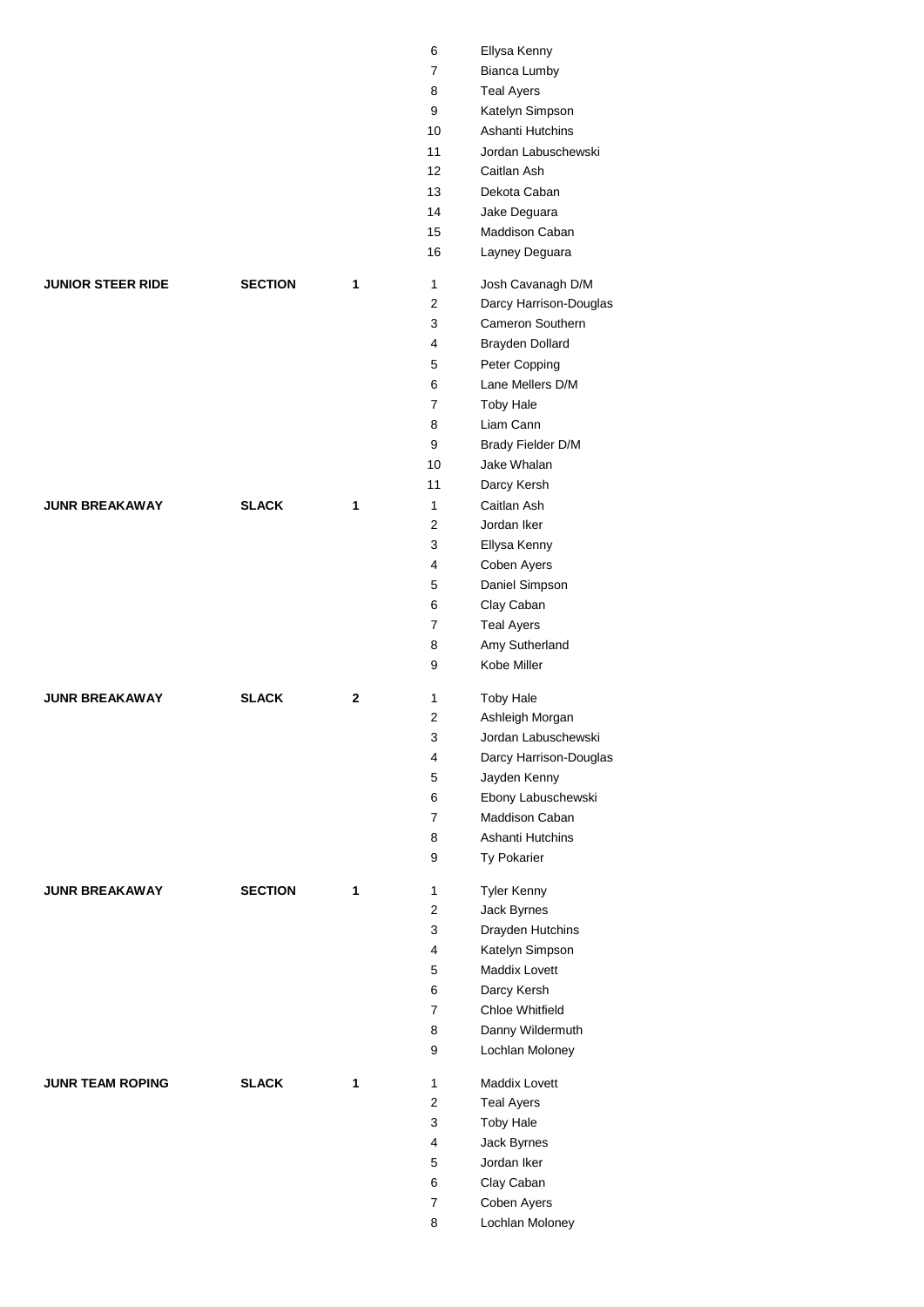| <b>JUNR TEAM ROPING</b> | <b>SECTION</b> | 1            | $\mathbf{1}$            | <b>Tyler Kenny</b>             |       |                                    |
|-------------------------|----------------|--------------|-------------------------|--------------------------------|-------|------------------------------------|
|                         |                |              | 2                       | Ty Pokarier                    |       |                                    |
|                         |                |              | 3                       | Jayden Kenny                   |       |                                    |
|                         |                |              | 4                       | Darcy Kersh                    |       |                                    |
|                         |                |              | 5                       | Kobe Miller                    |       |                                    |
|                         |                |              | 6                       | Darcy Harrison-Douglas         |       |                                    |
|                         |                |              | 7                       | Danny Wildermuth               |       |                                    |
|                         |                |              | 8                       | Drayden Hutchins               |       |                                    |
| <b>ROPE AND TIE</b>     | <b>SECTION</b> | 1            | 1                       | <b>Warrick Hale</b>            |       |                                    |
|                         |                |              | 2                       | <b>Stuart McGuire-Spalding</b> |       |                                    |
|                         |                |              | 3                       | Clancy Middleton Jnr           |       |                                    |
|                         |                |              | 4                       | Jesse Townsend                 |       |                                    |
|                         |                |              | 5                       | Jay Pokarier                   |       |                                    |
|                         |                |              | 6                       | Jamie Knox                     |       |                                    |
|                         |                |              | 7                       | Jordan Iker                    |       |                                    |
|                         |                |              | 8                       | <b>Cameron Milner</b>          |       |                                    |
|                         |                |              | 9                       | Dale Caban                     |       |                                    |
| <b>ROPE AND TIE</b>     | <b>SECTION</b> | $\mathbf{2}$ | $\mathbf{1}$            | Mark Knox                      |       |                                    |
|                         |                |              | 2                       | Ty Pokarier                    |       |                                    |
|                         |                |              | 3                       | Shane Iker                     |       |                                    |
|                         |                |              | 4                       | Chris Cameron                  |       |                                    |
|                         |                |              | 5                       | Kacey Kenny                    |       |                                    |
|                         |                |              | 6                       | Adam Purse                     |       |                                    |
|                         |                |              | 7                       | Shane Kenny                    |       |                                    |
|                         |                |              | 8                       | Lachlan Robson                 |       |                                    |
| <b>SADDLE BRONC</b>     | <b>SECTION</b> | 1            | $\mathbf{1}$            | Cameron Webster                | 121GB | ICE T                              |
|                         |                |              | 2                       | Michael Maher                  | 105GB | LITTLE JOE                         |
|                         |                |              | 3                       | Allan Powell                   | 137GB | <b>Tuff Rock</b>                   |
|                         |                |              | 4                       | Wade Seeds                     | 153GB | Silver                             |
|                         |                |              | 5                       | David Ryan D/M                 | 714GB | CAMELOT                            |
|                         |                |              | 6                       | Clayton Hoch                   | 510GB | <b>B B GUN</b>                     |
|                         |                |              | $\overline{7}$          | Anthony Caldwell               | 820GB | <b>GOOD TIME</b><br><b>CHARLIE</b> |
| <b>SADDLE BRONC</b>     | <b>SECTION</b> | $\mathbf{z}$ | 1                       | Lane Grayson                   | 413GB | TEE PEE                            |
|                         |                |              | $\overline{2}$          | Damien Mason                   | 410GB | X RATED                            |
|                         |                |              | 3                       | Greg Hamilton                  | 620GB | <b>LITTLE SISTER</b>               |
|                         |                |              | 4                       | <b>Brendan Breiner</b>         | 812GB | POKE SALAD ANNIE                   |
|                         |                |              | 5                       | Mark Walsh                     | 144GB | MISS RODEO                         |
| <b>JAGGER</b>           |                |              | 6                       | <b>Byron Remfrey</b>           | 624GB | <b>MOVES LIKE</b>                  |
|                         |                |              | $\overline{7}$          | Samuel Osborne                 | 939GB | <b>BIG MOMMA</b>                   |
| <b>STEER WRESTLING</b>  | <b>SLACK</b>   | $\mathbf 1$  | $\mathbf{1}$            | Jordan O'Neill                 |       |                                    |
|                         |                |              | $\overline{2}$          | Errol Frain                    |       |                                    |
|                         |                |              | 3                       | George Wheeler                 |       |                                    |
|                         |                |              | 4                       | Jarrod Deguara                 |       |                                    |
|                         |                |              | 5                       | <b>Timmy Hoskins</b>           |       |                                    |
| <b>STEER WRESTLING</b>  | <b>SECTION</b> | 1            | 1                       | Shane Iker                     |       |                                    |
|                         |                |              | $\overline{\mathbf{c}}$ | Clancy Middleton Jnr           |       |                                    |
|                         |                |              | 3                       | Mark Gibb                      |       |                                    |
|                         |                |              | 4                       | Kacey Kenny                    |       |                                    |
|                         |                |              | 5                       | Glenn Lefoe                    |       |                                    |
|                         |                |              | 6                       | Ryley Gibb                     |       |                                    |
|                         |                |              | $\overline{7}$          | Andrew Jansen                  |       |                                    |
|                         |                |              | 8                       | <b>Russell Copping</b>         |       |                                    |
|                         |                |              | 9                       | Barry Ash                      |       |                                    |
|                         |                |              | 10                      | Cody Sheahan                   |       |                                    |
| <b>STEER WRESTLING</b>  | <b>SECTION</b> | $\bf{2}$     | 1                       | Shane Kenny                    |       |                                    |
|                         |                |              | 2                       | Joseph Medway                  |       |                                    |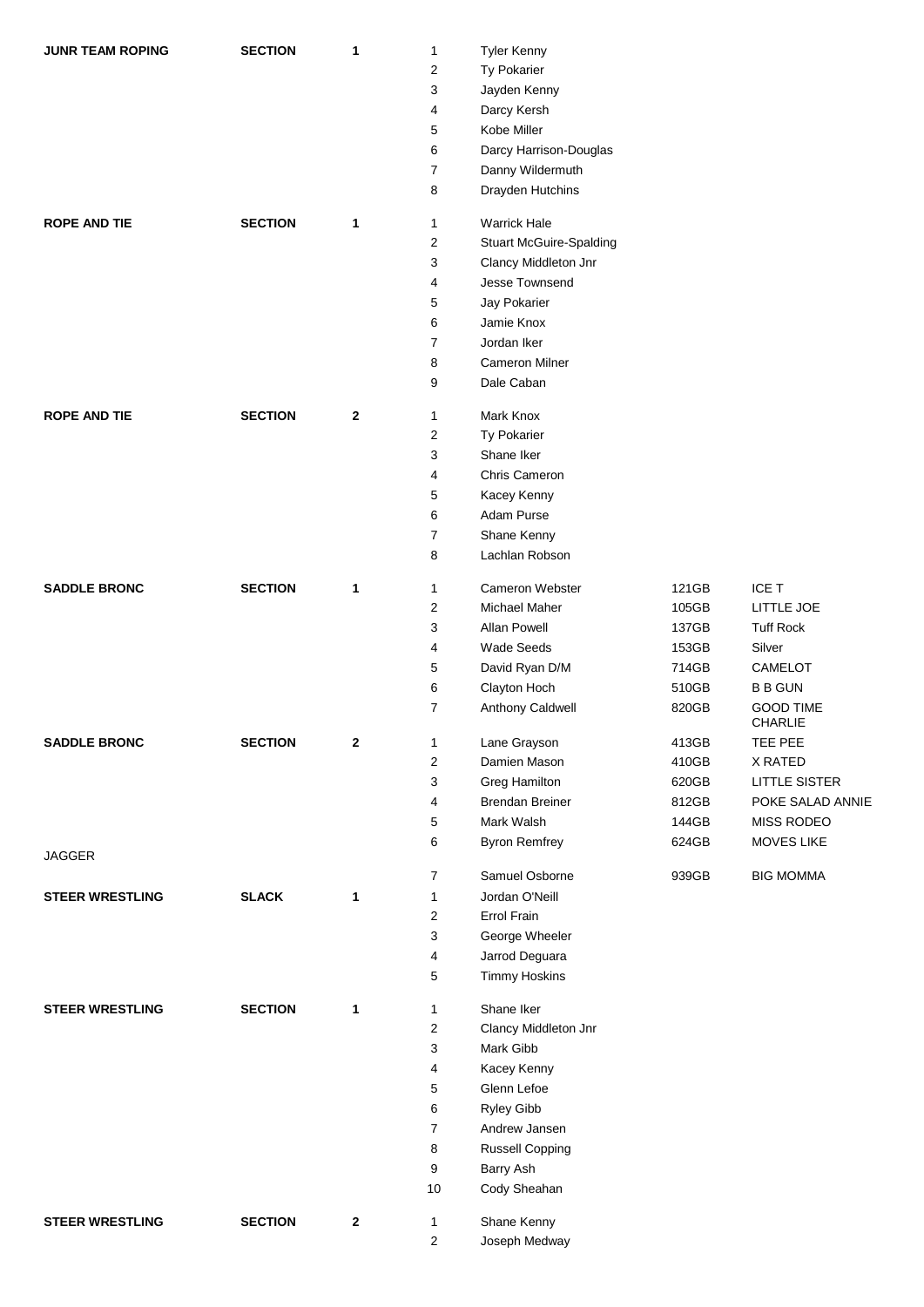|                    |                |              | 3              | <b>Byron Remfrey</b>   |
|--------------------|----------------|--------------|----------------|------------------------|
|                    |                |              | 4              | Luke Fielder           |
|                    |                |              | 5              | <b>Todd Remfrey</b>    |
|                    |                |              | 6              | Jordan Iker            |
|                    |                |              | $\overline{7}$ | Jesse Townsend         |
|                    |                |              | 8              | Andrew Byrnes          |
|                    |                |              | 9              | <b>Stuart Brown</b>    |
|                    |                |              | 10             | Alistair Malone        |
| <b>TEAM ROPING</b> | <b>SLACK</b>   | 1            | $\mathbf{1}$   | Errol Frain            |
|                    |                |              | $\overline{2}$ | Mark Lyons             |
|                    |                |              | 3              | <b>Warrick Hale</b>    |
|                    |                |              | 4              | Adam Purse             |
|                    |                |              | 5              | Jordan Iker            |
|                    |                |              | 6              | Troy Caban             |
|                    |                |              | $\overline{7}$ | Kolt Ferguson          |
|                    |                |              | 8              | Kobe Miller            |
|                    |                |              | 9              | Wendy Caban            |
|                    |                |              | 10             | Chris Cameron          |
| <b>TEAM ROPING</b> | <b>SLACK</b>   | $\mathbf{2}$ | $\mathbf{1}$   | Dale Caban             |
|                    |                |              | $\overline{2}$ | Wade Marshall          |
|                    |                |              | 3              | Lochlan Moloney        |
|                    |                |              | 4              | Ken Lucas              |
|                    |                |              | 5              | Chris McPhee           |
|                    |                |              | 6              | Warren Lamb            |
|                    |                |              | $\overline{7}$ | Darcy Kersh            |
|                    |                |              | 8              | Jeff Miller            |
|                    |                |              | 9              | <b>Clint Purse</b>     |
|                    |                |              | 10             | Jarrod Deguara         |
| <b>TEAM ROPING</b> | <b>SECTION</b> | 1            | $\mathbf{1}$   | Jesse Townsend         |
|                    |                |              | 2              | Brendan Kenny          |
|                    |                |              | 3              | Liam Davison           |
|                    |                |              | 4              | Clancy Middleton Jnr   |
|                    |                |              | 5              | Shane Kenny            |
|                    |                |              | 6              | Mark Knox              |
|                    |                |              | $\overline{7}$ | <b>Brenton Bell</b>    |
|                    |                |              | 8              | Jay McNeil D/M-TURNOUT |
|                    |                |              | 9              | Jamie Knox             |
|                    |                |              | 10             | Jay Pokarier           |
| <b>TEAM ROPING</b> | <b>SECTION</b> | 2            | 1              | Shane Iker             |
|                    |                |              | $\overline{2}$ | Jace Land              |
|                    |                |              | 3              | Clay Lamb              |
|                    |                |              | 4              | Ty Pokarier            |
|                    |                |              | 5              | Mitchell Hill          |
|                    |                |              | 6              | Mark Gibb              |
|                    |                |              | $\overline{7}$ | Kacey Kenny            |
|                    |                |              | 8              | Andrew Jansen          |
|                    |                |              | 9              | <b>Stuart Brown</b>    |
|                    |                |              | 10             | <b>Brendan Breiner</b> |
|                    |                |              | 11             | Cameron Milner         |

#### **ALTON DOWNS PROGRAM – SUBJECT TO CHANGE**

## **Slack commences 9am**

Slack 1 Team Roping

Slack 1 Junior Breakaway Roping

Slack 1 Steer Wrestling

Slack 1 Junior Team Roping

Slack 1 Ladies Breakaway Roping